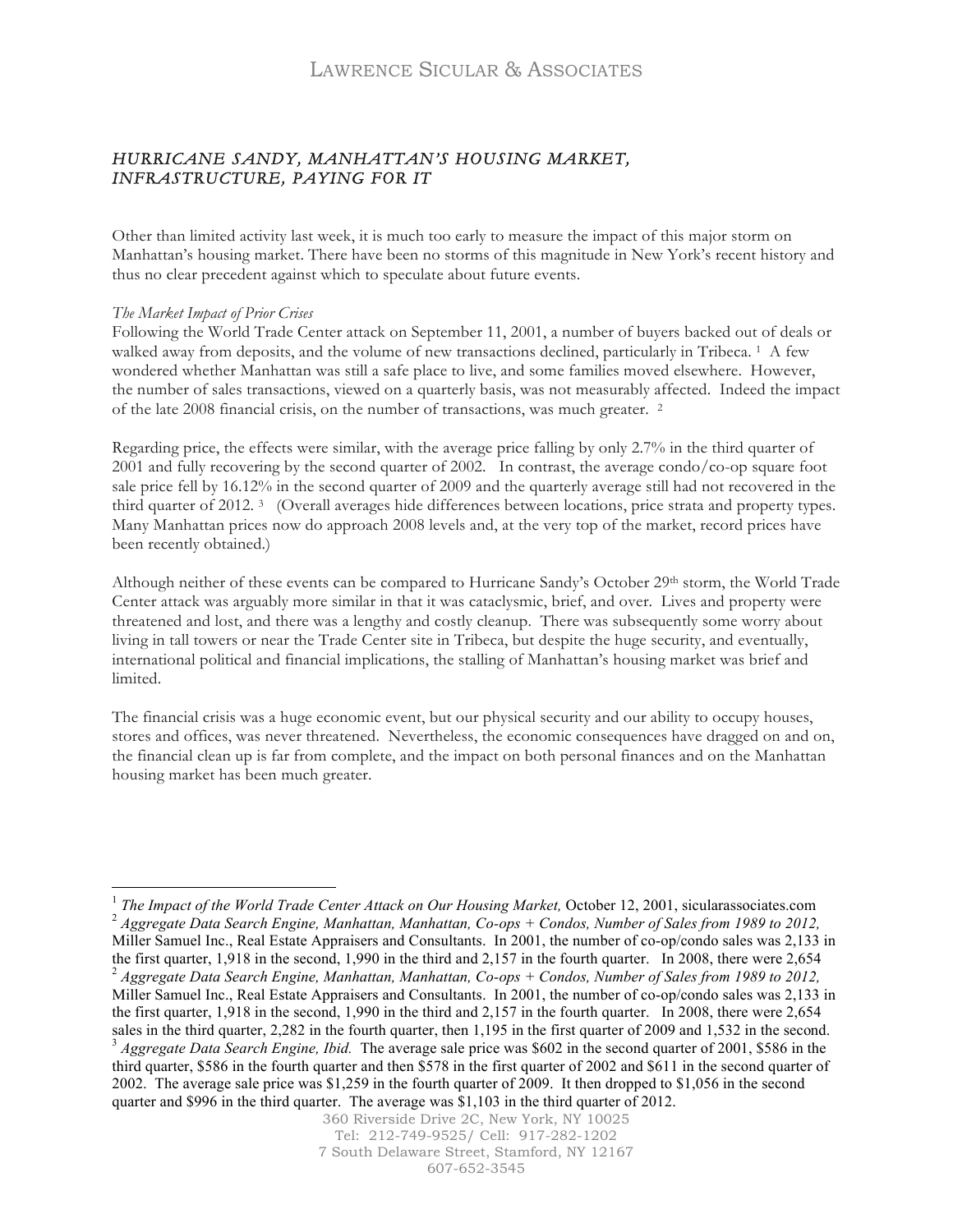## LAWRENCE SICULAR & ASSOCIATES

In the present circumstances, the impacts of Hurricane Sandy may also be brief. Once power and transportation are restored, life for most of us will return quickly to normal. There may be talk about the risks of living along the waterfront, or even downtown, given the city's vulnerable infrastructure, but arguably these hesitations will be quickly forgotten—until the next storm.

And this is where Sandy differs from the World Trade Center attack. Following the latter, federal and local governments put into place a variety of costly security measures, and we have not had a second significant terrorist attack in this country or in New York.

The same could true for the impacts of Sandy, if we could prevent or mitigate the impact of another storm. Temperature and sea levels are rising, and we are told that future storms are likely. A variety of improvements and changes to infrastructure are being discussed, but all of them are very expensive.

#### *A Proposal*

The substance of alternative proposals and costs will come from scientists and engineers; the public and its representatives will have to consider a variety of improvements relative to their effectiveness and costs. This is a very rich city, yet in the present economic and political environment, there may or may not be the will to pay, or to decide who will pay.

A variety of sources are likely but inadequate. The federal government's contribution to fighting terrorism, both at home and abroad, has been virtually unlimited, but this will not the true for infrastructure investments. Increased city or state income taxes may be difficult to impose. Higher utility rates, transportation fares, or gasoline taxes are another possibility, but these charges are regressive and will be strongly resisted. Increased business taxes, may have a negative impact on our ability to attract employment. Everyone has an interest in the needed improvements; but who has the funds, and whose interest is strongest?

Many businesses need not be committed to New York City. They are mobile, and if there are other storms, they can relocate elsewhere. Their most talented, trained, and affluent employees will follow them, particularly those that are younger and more mobile. Foreigners and affluent Americans from elsewhere need not invest or play here. These changes may be slow and incremental, but they will have a negative impact on our real estate holdings and on our livelihoods over time.

There is no guarantee that New York will remain a major financial and cultural capital if it shuts down for a week every year or two.

Owners of real estate and those of us who work in real estate have huge investments here. These investments are not easily liquidated if the housing or commercial property markets are weakened. We cannot easily move our sources of income, our network of relationships, or our capital elsewhere. We are much more committed to New York, yet we tend to be affluent, and therefore we have the resources to solve this problem.

There is a proposal outstanding for storm surge barriers at the mouth of the East River, near the Throgs Neck Bridge, at the Verrazano-Narrows Bridge and at the mouth of the Arthur Kill, between Staten Island and New Jersey. The estimated cost is \$10,000,000,000.

> 360 Riverside Drive 2C, New York, NY 10025 Tel: 212-749-9525/ Cell: 917-282-1202 7 South Delaware Street, Stamford, NY 12167 607-652-3545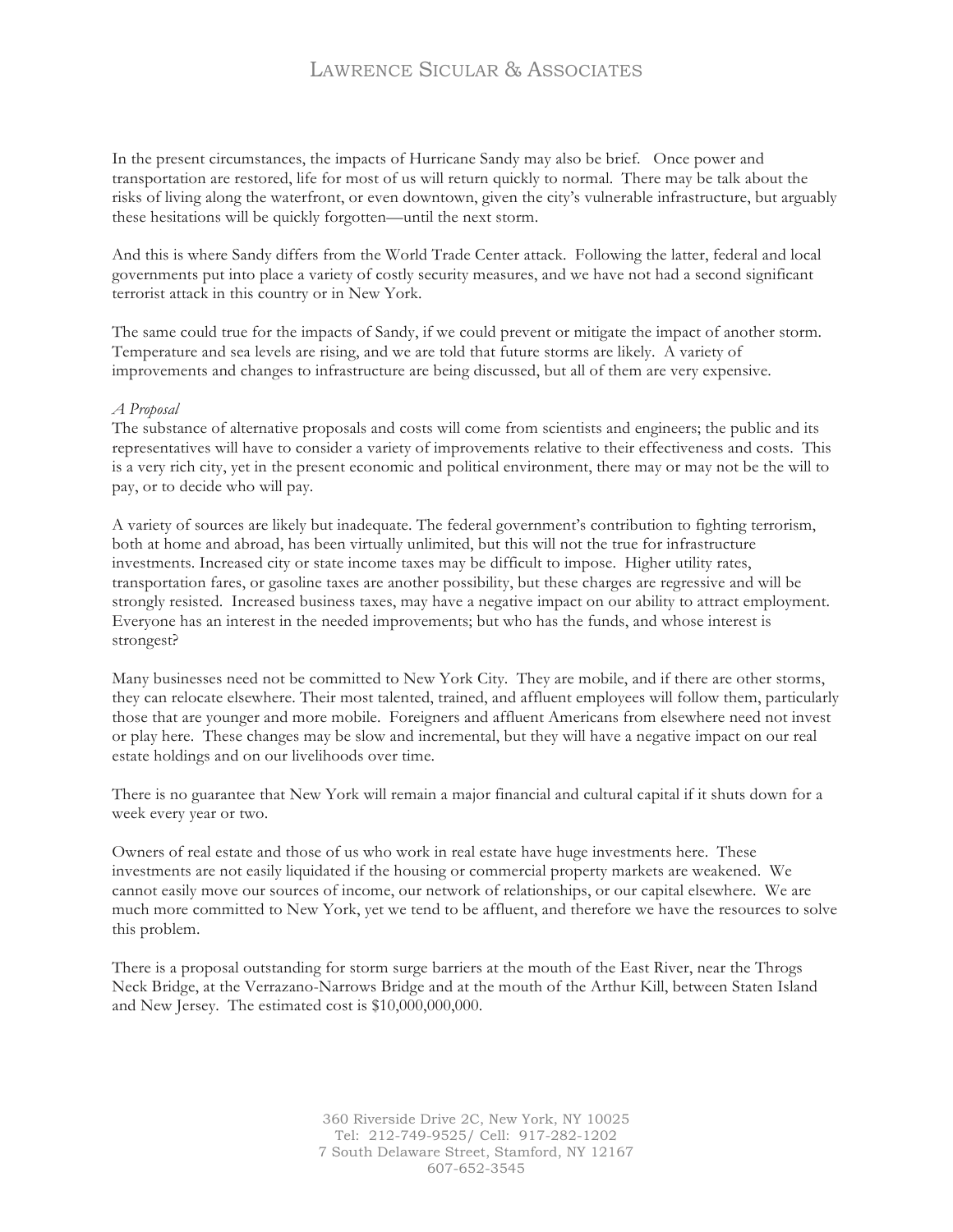# LAWRENCE SICULAR & ASSOCIATES

As a hypothetical exercise, I estimated my share of a \$10 billion dollar assessment on the city's property tax base.

Following are the taxable values and estimated taxes for the various tax classes of New York City property based on the tentative assessment published by the city's Department of Finance on January 19, 2012. Note that these calculations are imprecise in that they do not account for any abatements or exemptions. Each class's taxes are calculated as the 2012/2013 taxable value multiplied by the 2011/2012 tax rate.

| Property Type   | Taxable Value 2012/13 | Tax Rate 2011/12 | <b>Estimated Tax Revenue</b> |
|-----------------|-----------------------|------------------|------------------------------|
| Class One       | \$15,768,967,725      | $18.205\%$       | \$2,870,740,574              |
| Class Two       | \$56,460,339,515      | $13.433\%$       | \$7,584,317,407              |
| Class Three     | \$10,936,710,013      | $12.473\%$       | \$1,364,135,840              |
| Class Four      | \$81,038,036,908      | 10.152%          | \$8,226,981,507              |
| Citywide Totals | \$164,204,054,161     |                  | \$20,046,175,328             |

For 2012/2013, my building, a co-op at 360 Riverside Drive, has a taxable assessment of \$2,218,570. Using the class-two tax rate above, our estimated taxes are \$298,020. Applying our share of citywide tax revenues to a \$10 billion assessment, our building's share would be \$148,667 and my share (based on the number of shares I own in the corporation) would be \$2,721. This is a modest investment relative to the value of my apartment, about \$600,000 and the significant costs of the past week. In my view, there is some urgency to addressing our infrastructure issues and finding a way to pay for them.

How could I say no?

*Larry Sicular November 4, 2012*